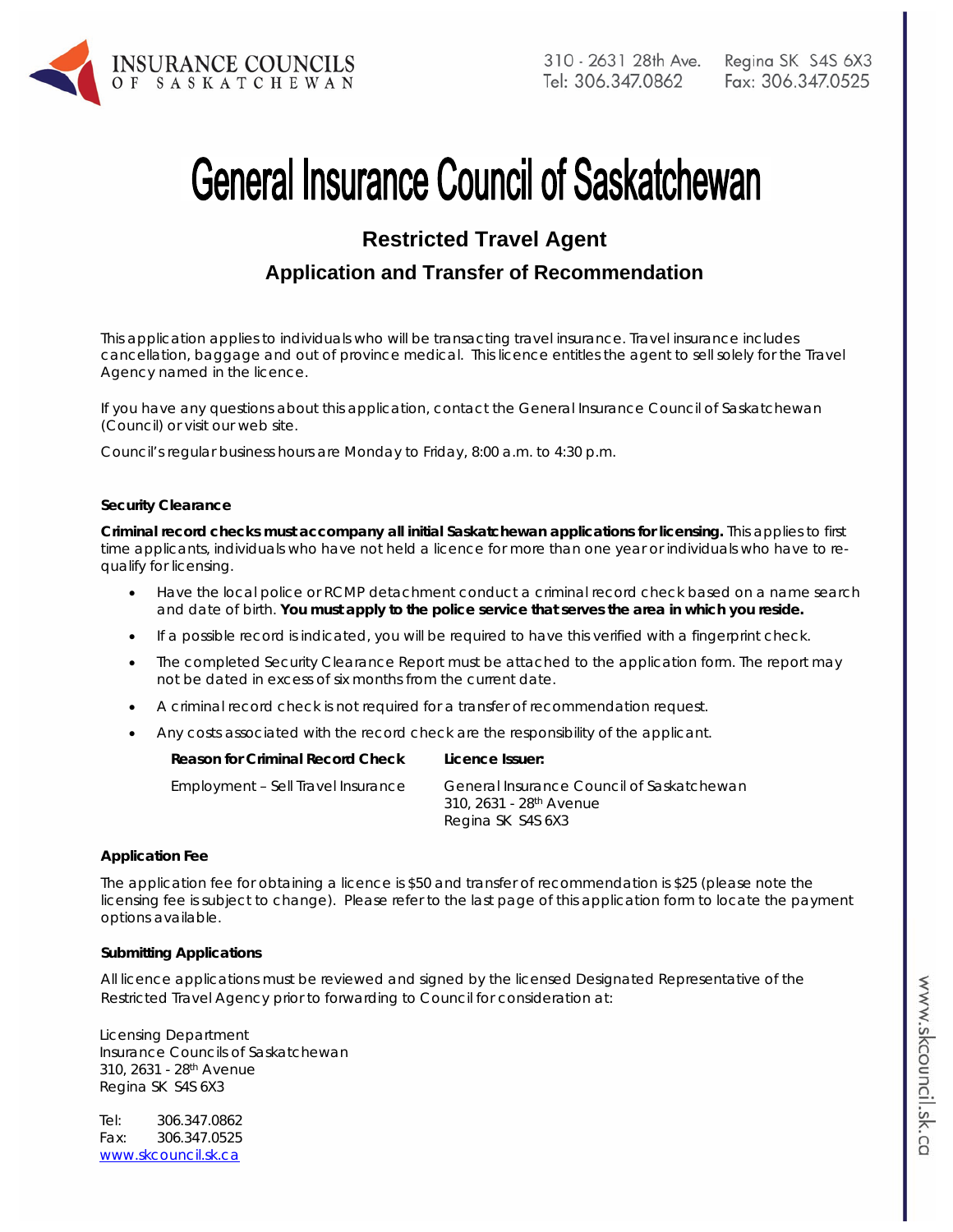| <b>General Insurance Council of</b>                                                                                                                                | For ICS use only | <b>Received Date</b>            |                  |
|--------------------------------------------------------------------------------------------------------------------------------------------------------------------|------------------|---------------------------------|------------------|
|                                                                                                                                                                    | Licence Number   |                                 |                  |
| Saskatchewan                                                                                                                                                       |                  |                                 |                  |
| <b>Restricted Travel Agent</b>                                                                                                                                     | Date Issued      |                                 |                  |
| $\Box$ Application - \$50                                                                                                                                          | Date Processed   |                                 |                  |
| Transfer of Recommendation - \$25                                                                                                                                  |                  |                                 |                  |
| Part A: Identification Information                                                                                                                                 |                  |                                 | $\Box$ Male      |
|                                                                                                                                                                    |                  |                                 | $\square$ Female |
| $\Box$<br>$\Box$ Mrs.<br>$\Box$ Miss<br>Mr.<br>$\Box$ Ms.                                                                                                          |                  | Date of Birth<br>month day year |                  |
| Legal Last Name<br>Legal First Name (in full)                                                                                                                      |                  | Legal Middle Name(s)            |                  |
| <b>Preferred First Name</b>                                                                                                                                        |                  | Maiden Name                     |                  |
| Previous Surname(s):                                                                                                                                               |                  |                                 |                  |
| 1. Are you a permanent resident or citizen of Canada?<br>$\Box$ Yes<br>$\Box$ No<br>If you answered yes, do not complete question 2.                               |                  |                                 |                  |
| 2. Are you a citizen of another country that holds a valid work permit or Immigrant Visa in<br>$\Box$ Yes<br>$\square$ No<br>Canada? If yes, please attach a copy. |                  |                                 |                  |
|                                                                                                                                                                    |                  |                                 |                  |
|                                                                                                                                                                    |                  |                                 |                  |
| If you answered no to either question, please provide an explanation on a separate sheet of paper and attach it<br>to this application form.<br>Place of residence |                  |                                 |                  |
|                                                                                                                                                                    |                  |                                 |                  |
| Number and Street, Apt., Box #                                                                                                                                     |                  |                                 |                  |
|                                                                                                                                                                    |                  |                                 |                  |
| City/Town                                                                                                                                                          | Province/State   |                                 | Postal/Zip Code  |
|                                                                                                                                                                    |                  |                                 |                  |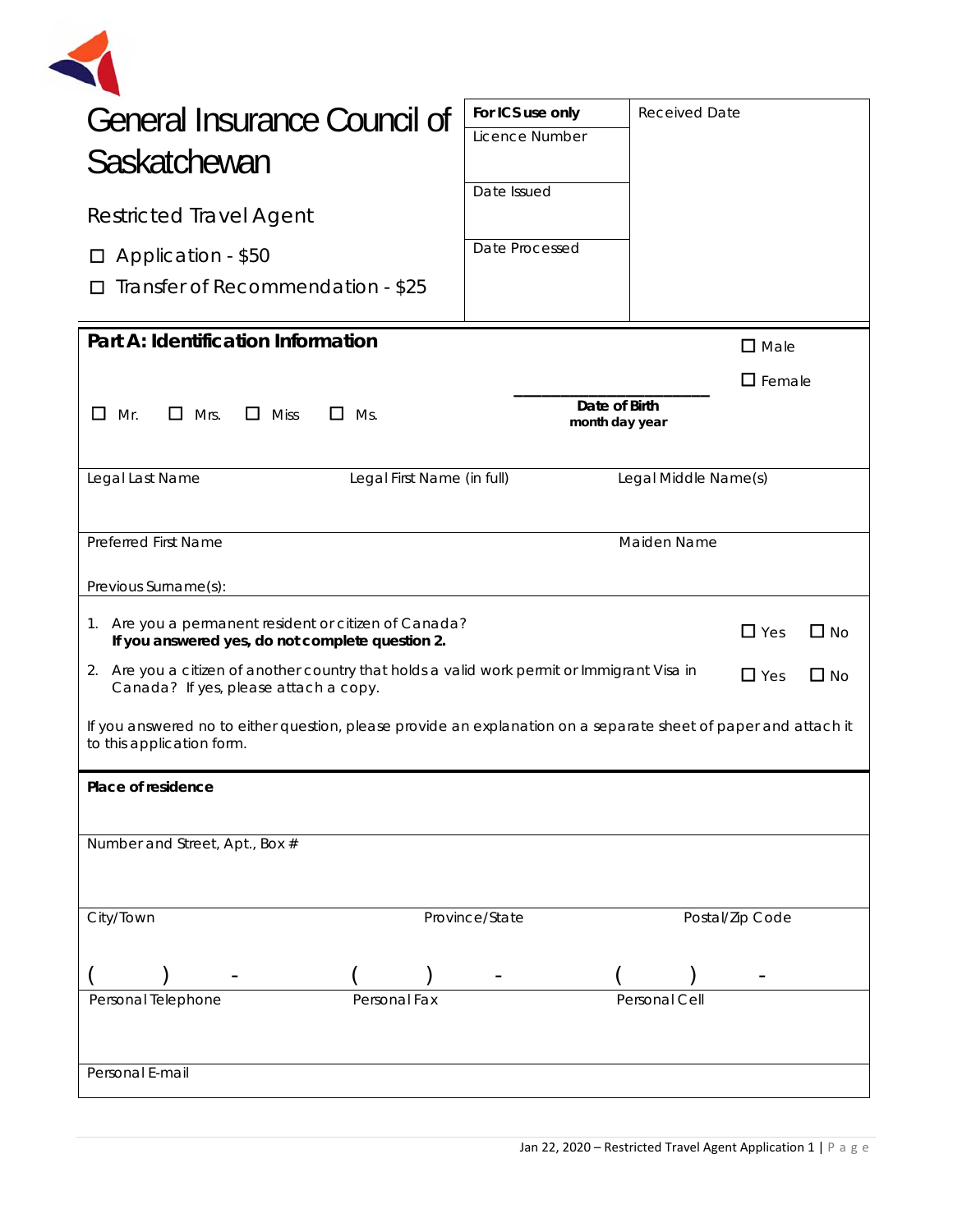

| Name of agency and business address where you will be employed. This is the address mail will be sent to.<br>(complete only if different than place of residence)                            |  |  |  |  |
|----------------------------------------------------------------------------------------------------------------------------------------------------------------------------------------------|--|--|--|--|
| Business name (if applicable)                                                                                                                                                                |  |  |  |  |
| Number, Street, Suite # and/or Box #                                                                                                                                                         |  |  |  |  |
| City/Town<br>Province/State<br>Postal/Zip Code                                                                                                                                               |  |  |  |  |
| ext                                                                                                                                                                                          |  |  |  |  |
| <b>Business Telephone</b><br><b>Business Fax</b>                                                                                                                                             |  |  |  |  |
| <b>Business E-mail</b>                                                                                                                                                                       |  |  |  |  |
| Part B: Other Recognized Designations and/or Education Obtained                                                                                                                              |  |  |  |  |
| Highest level of education obtained                                                                                                                                                          |  |  |  |  |
| $\Box$ Other<br>$\Box$ GED<br>$\Box$ High School Diploma                                                                                                                                     |  |  |  |  |
| Please identify all insurance designations you currently hold. Attach a copy of the certificate or diploma to this<br>application.                                                           |  |  |  |  |
| Part C: Examination and/or Experience Information                                                                                                                                            |  |  |  |  |
| An application for licence will not be accepted unless the applicant has passed the qualifying examination(s)<br>and provides supporting documentation of successful completion.             |  |  |  |  |
| I have satisfied the following requirements: (Place a check mark in the boxes that apply to this application)                                                                                |  |  |  |  |
| ப<br>I have successfully completed the General Insurance Council Bylaw Examination; and                                                                                                      |  |  |  |  |
| □<br>I have successfully completed the Saskatchewan Travel Insurance Qualifying Course and Examination; or                                                                                   |  |  |  |  |
| □<br>I have successfully completed the Life Licence Qualification Program (LLQP) Accident & Sickness Course<br>and Examinations.                                                             |  |  |  |  |
| Note 1: Individuals must apply for a licence within one year from the date of successful completion of the examination(s).                                                                   |  |  |  |  |
| Note 2: An individual applying for a licence, who has not held an active licence in any jurisdiction in Canada during the past<br>two consecutive years, will be considered a new applicant. |  |  |  |  |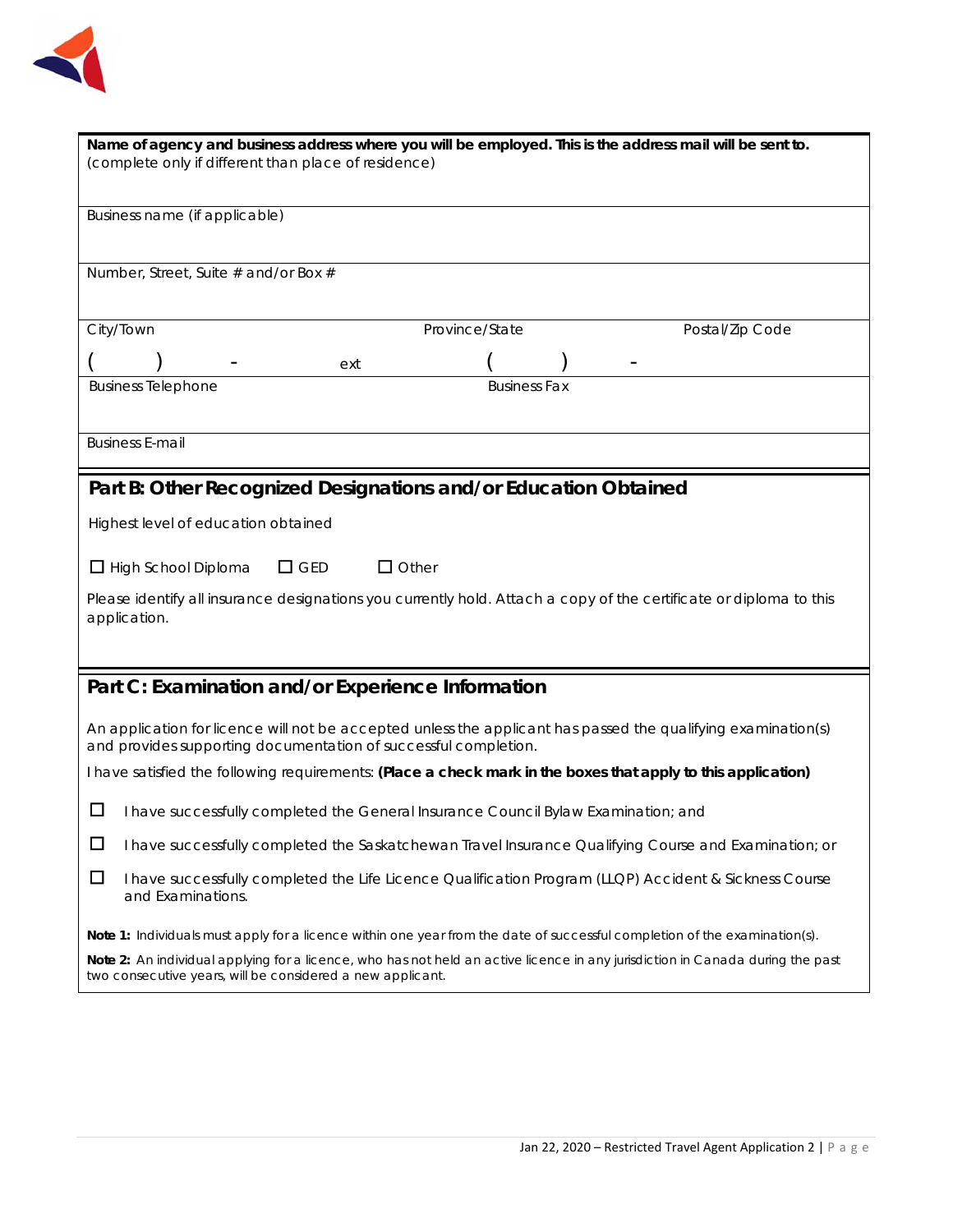

## **Part D: Background**

The following are questions relevant to *The Insurance Act* regarding trustworthiness and suitability to be licensed.

Please read these questions carefully to ensure all responses are accurate. Inaccurate answers may be considered a material misstatement.

**For any questions where disclosure is required, please provide complete details on a separate sheet of paper and attach to the application form.**

| 1. | Have you ever held an insurance or adjuster<br>licence in Saskatchewan, or anywhere in Canada<br>or in the world?<br>$\Box$ Nothing to Disclose<br>$\Box$ Disclosure attached                                                                                                                                                                                                                                                                     | 5. | Have you ever been the subject of receivership<br>and/or bankruptcy proceedings, including<br>consumer proposals?<br>$\Box$ Nothing to Disclose<br>$\Box$ Disclosure attached                                                                                                                                                                                                                                                                                                                                                                                                  |
|----|---------------------------------------------------------------------------------------------------------------------------------------------------------------------------------------------------------------------------------------------------------------------------------------------------------------------------------------------------------------------------------------------------------------------------------------------------|----|--------------------------------------------------------------------------------------------------------------------------------------------------------------------------------------------------------------------------------------------------------------------------------------------------------------------------------------------------------------------------------------------------------------------------------------------------------------------------------------------------------------------------------------------------------------------------------|
|    | If yes, please provide information about licence year,<br>licence class and jurisdiction.                                                                                                                                                                                                                                                                                                                                                         |    | If yes, please provide an explanation of the circumstances<br>and a complete copy of the documents involved.                                                                                                                                                                                                                                                                                                                                                                                                                                                                   |
|    |                                                                                                                                                                                                                                                                                                                                                                                                                                                   |    | This question applies to you personally AND any company<br>in which you are/were a principal shareholder, officer or<br>director or designated representative.                                                                                                                                                                                                                                                                                                                                                                                                                 |
| 2. | Has any licence or registration held by you as an<br>insurance agent, adjuster or for selling any other<br>financial products, ever been suspended or<br>revoked, for cause, anywhere in Canada or in the<br>world?<br>$\Box$ Nothing to Disclose<br><b>Disclosure attached</b><br>This question applies to you personally AND any<br>company in which you are/were a principal shareholder,<br>officer or director or designated representative. | 6. | Have you ever been the subject of any complaints,<br>investigations, sanctions or disciplinary actions,<br>including but not limited to, a letter of warning,<br>caution, fine, etc., against you by any financial<br>services regulator, federal regulator (e.g., FINTRAC,<br>CRA, CRTC, Privacy Commissioner, etc.) insurer or any<br>other financial services company with which you<br>hold/held a contract, in Canada or anywhere in the<br>world?<br>$\Box$ Nothing to Disclose<br>$\Box$ Disclosure attached<br>This question applies to you personally AND any company |
|    |                                                                                                                                                                                                                                                                                                                                                                                                                                                   |    | in which you are/were a principal shareholder, officer or<br>director or designated representative.                                                                                                                                                                                                                                                                                                                                                                                                                                                                            |
| 3. | Have you ever been refused an insurance or<br>adjuster licence or registration for selling financial<br>products or adjusting claims in Canada or<br>anywhere in the world?                                                                                                                                                                                                                                                                       | 7. | Have you ever been investigated, charged or<br>convicted of any criminal or quasi-criminal offence,<br>in Canada or anywhere in the world?                                                                                                                                                                                                                                                                                                                                                                                                                                     |
|    | $\Box$ Disclosure attached<br>$\Box$ Nothing to Disclose                                                                                                                                                                                                                                                                                                                                                                                          |    | $\Box$ Nothing to Disclose<br>$\Box$ Disclosure attached                                                                                                                                                                                                                                                                                                                                                                                                                                                                                                                       |
|    | This question applies to you personally AND any<br>company in which you are/were a principal shareholder,<br>officer or director or designated representative.                                                                                                                                                                                                                                                                                    |    | This question applies to you personally AND any company<br>in which you are/were a principal shareholder, officer or<br>director or designated representative.                                                                                                                                                                                                                                                                                                                                                                                                                 |
| 4. | Do you currently or plan to engage in any business<br>or occupation other than the insurance or<br>adjusting business?<br>$\Box$ Nothing to Disclose<br>$\Box$ Disclosure attached                                                                                                                                                                                                                                                                | 8. | Have you ever been the subject of any type of legal<br>action, including but not limited to, class action<br>lawsuits or civil actions respecting the business of<br>insurance including adjusting, or any other financial<br>service, in Canada or anywhere in the world?                                                                                                                                                                                                                                                                                                     |
|    | Please provide the name of the business, occupation<br>details, supervisory responsibilities and date of                                                                                                                                                                                                                                                                                                                                          |    | $\Box$ Nothing to Disclose<br>$\Box$ Disclosure attached                                                                                                                                                                                                                                                                                                                                                                                                                                                                                                                       |
|    | employment.<br>This would include any business that requires a licence or<br>registration or is corporately registered.                                                                                                                                                                                                                                                                                                                           |    | This question applies to you personally AND any company<br>in which you are/were a principal shareholder, officer or<br>director or designated representative.                                                                                                                                                                                                                                                                                                                                                                                                                 |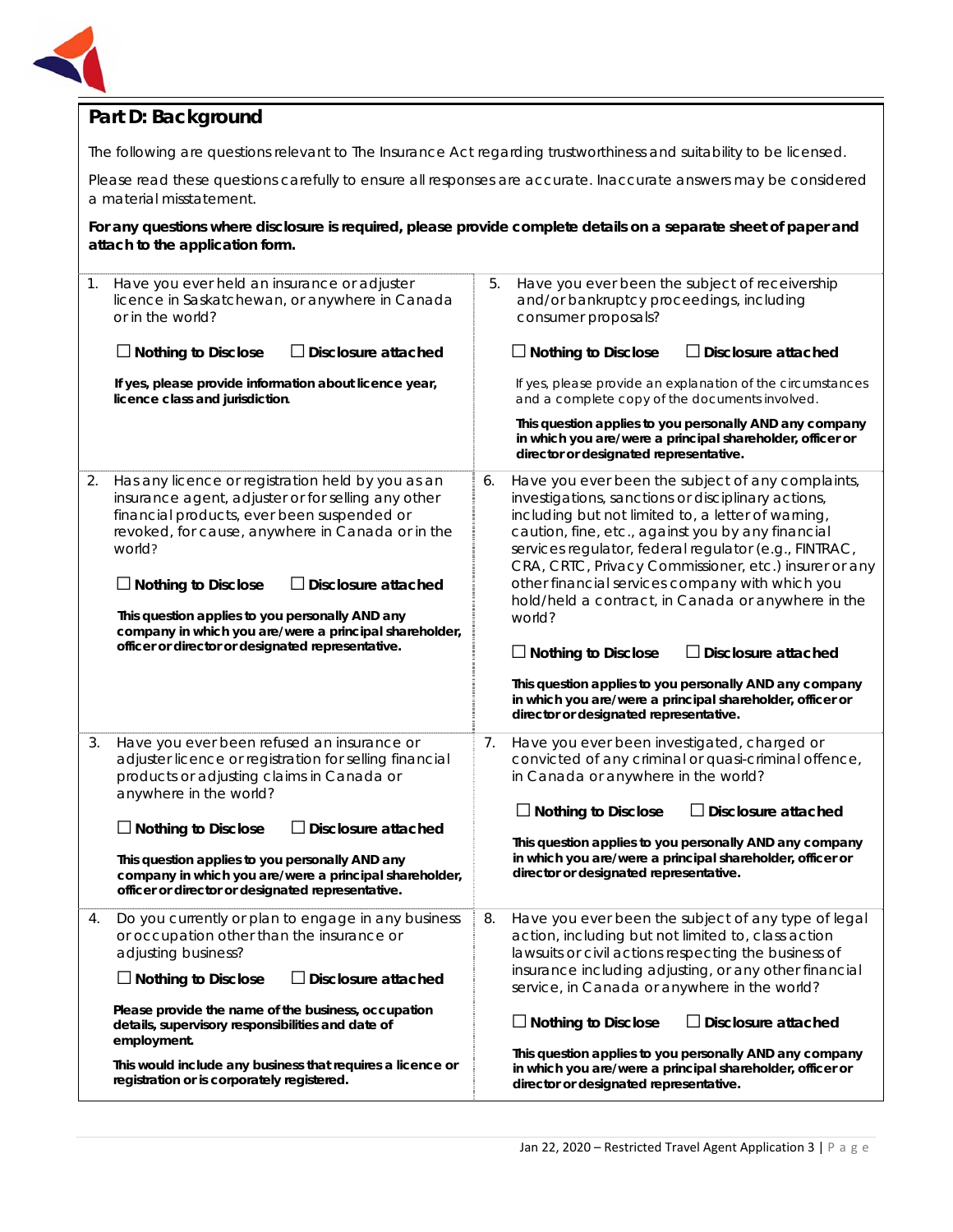

# **Part E: Non-Resident Applicants**

1. Saskatchewan address for service as required by subsection 10-1(3) of *The Insurance Regulations.*

|              |                                                                                                                                                                                                                          |                                               |           | SК       |             |
|--------------|--------------------------------------------------------------------------------------------------------------------------------------------------------------------------------------------------------------------------|-----------------------------------------------|-----------|----------|-------------|
|              |                                                                                                                                                                                                                          | Street Address (Box #'s will not be accepted) | City/Town | Province | Postal Code |
| 2.           | A non-resident applicant whose home jurisdiction has a web based licensee search is not required to<br>a)<br>provide a Certificate of Authority/Non-Resident Endorsement. Council will verify the licence status online. |                                               |           |          |             |
|              | A non-resident applicant whose home jurisdiction does not have a web based license search, is required<br>b)<br>to provide a Certificate of Authority/Non-Resident Endorsement with this application.                    |                                               |           |          |             |
| 3.           | What date did you obtain your Restricted Travel Agent Licence in your resident<br>month day year<br>jurisdiction?                                                                                                        |                                               |           |          |             |
| $\mathbf{4}$ | am required to comply with continuing education requirements in my resident<br>□ Yes □ No<br>jurisdiction?                                                                                                               |                                               |           |          |             |

### **Part F: Consent to the Collection, Use and Disclosure of Information**

By applying for an insurance licence, I, the applicant, understand personal information will need to be collected from me and from other sources such as the recommender of the licence, financial service regulators, law enforcement agencies, credit bureaus, insurance companies, previous employers or other organizations in the financial services sector. I, therefore, consent to the collection and use of this personal information for the purpose of determining suitability for licensing.

I, the applicant, further understand and consent to the disclosure of personal information to the recommender of the licence, financial service regulators, law enforcement agencies, credit bureaus, insurance companies or other organizations in the financial services sector, for the purpose of determining suitability for licensing.

| Signature of applicant  | Date Signed |  |
|-------------------------|-------------|--|
|                         |             |  |
|                         |             |  |
| Print name of applicant |             |  |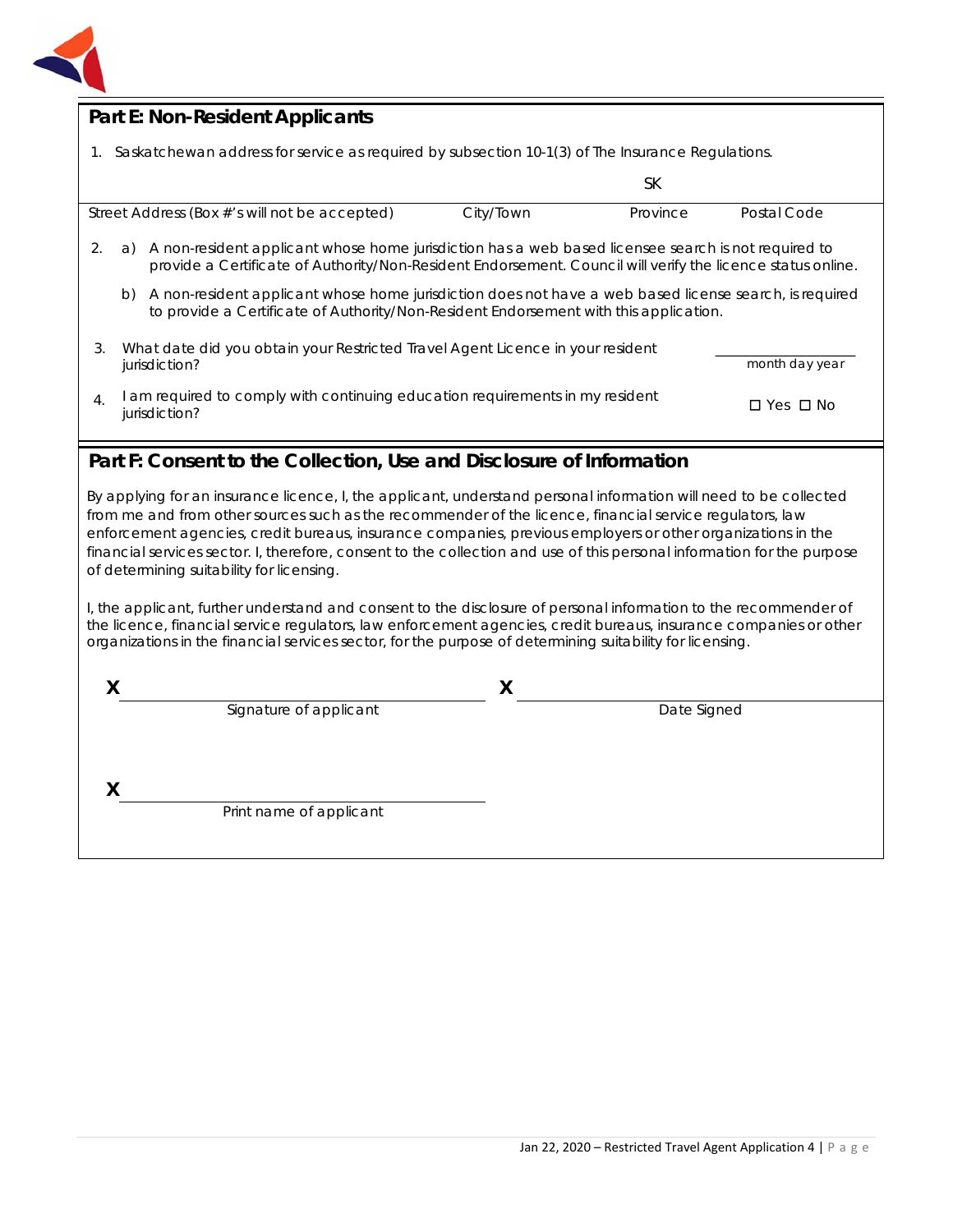

## **Part G: Declaration**

The making of a false statement on this application constitutes a material misstatement and may result in the refusal of this application and the subsequent suspension or cancellation of any licence issued. This application is required to be signed by the applicant named herein.

I, \_\_\_\_\_\_\_\_\_\_\_\_\_\_\_\_\_\_\_\_\_\_\_\_\_\_\_\_\_\_\_\_\_\_\_\_\_\_\_, solemnly declare that all statements and answers in the foregoing application including attachments are true and correct, and I make this solemn declaration conscientiously believing it to be true, and knowing that it is of the same force and effect as if made under oath.

| X                                                                                                         |                        | X                                                                                                                                                                                                                       |  |  |
|-----------------------------------------------------------------------------------------------------------|------------------------|-------------------------------------------------------------------------------------------------------------------------------------------------------------------------------------------------------------------------|--|--|
|                                                                                                           | Signature of applicant | Date Signed                                                                                                                                                                                                             |  |  |
| Part H: Recommender Declaration                                                                           |                        |                                                                                                                                                                                                                         |  |  |
| To be completed by the Designated Representative that is recommending you.                                |                        |                                                                                                                                                                                                                         |  |  |
|                                                                                                           |                        |                                                                                                                                                                                                                         |  |  |
| <b>Applicant Name</b><br><b>Please Print</b>                                                              | herein.                | is hereby recommended to act as a Restricted Travel Agent for the Restricted Travel Agency named                                                                                                                        |  |  |
| Legal Name of<br>Agency                                                                                   |                        |                                                                                                                                                                                                                         |  |  |
| <b>Please Print</b>                                                                                       |                        |                                                                                                                                                                                                                         |  |  |
|                                                                                                           |                        | The Designated Representative of the Restricted Travel Agency certifies that the qualifications and business record<br>of the applicant have been investigated and that the applicant is suitable to receive a licence. |  |  |
|                                                                                                           |                        | To the best of my knowledge, information and belief, all statements and answers contained in the foregoing<br>application are true and correct, and that the applicant has completed this application.                  |  |  |
| <b>IMMEDIATELY.</b>                                                                                       |                        | IT IS UNDERSTOOD THAT IF THE APPLICANT NAMED HEREIN IS TERMINATED BY US, WRITTEN NOTICE, INCLUDING THE<br>REASONS FOR TERMINATION, WILL BE GIVEN TO THE GENERAL INSURANCE COUNCIL OF SASKATCHEWAN,                      |  |  |
|                                                                                                           |                        |                                                                                                                                                                                                                         |  |  |
| Print Legal Name of Designated Representative OR<br>Authorized Official of Designated Representative      |                        |                                                                                                                                                                                                                         |  |  |
|                                                                                                           |                        |                                                                                                                                                                                                                         |  |  |
| Designated Representative OR Authorized Official<br>Date Signed<br>of Designated Representative Signature |                        |                                                                                                                                                                                                                         |  |  |
|                                                                                                           |                        |                                                                                                                                                                                                                         |  |  |
| Telephone                                                                                                 | Fax                    | <b>E-mail Address</b>                                                                                                                                                                                                   |  |  |
|                                                                                                           |                        |                                                                                                                                                                                                                         |  |  |

**THE ABOVE APPLICANT WILL NOT ACT AS AN AGENT UNTIL THE LICENCE IS ISSUED**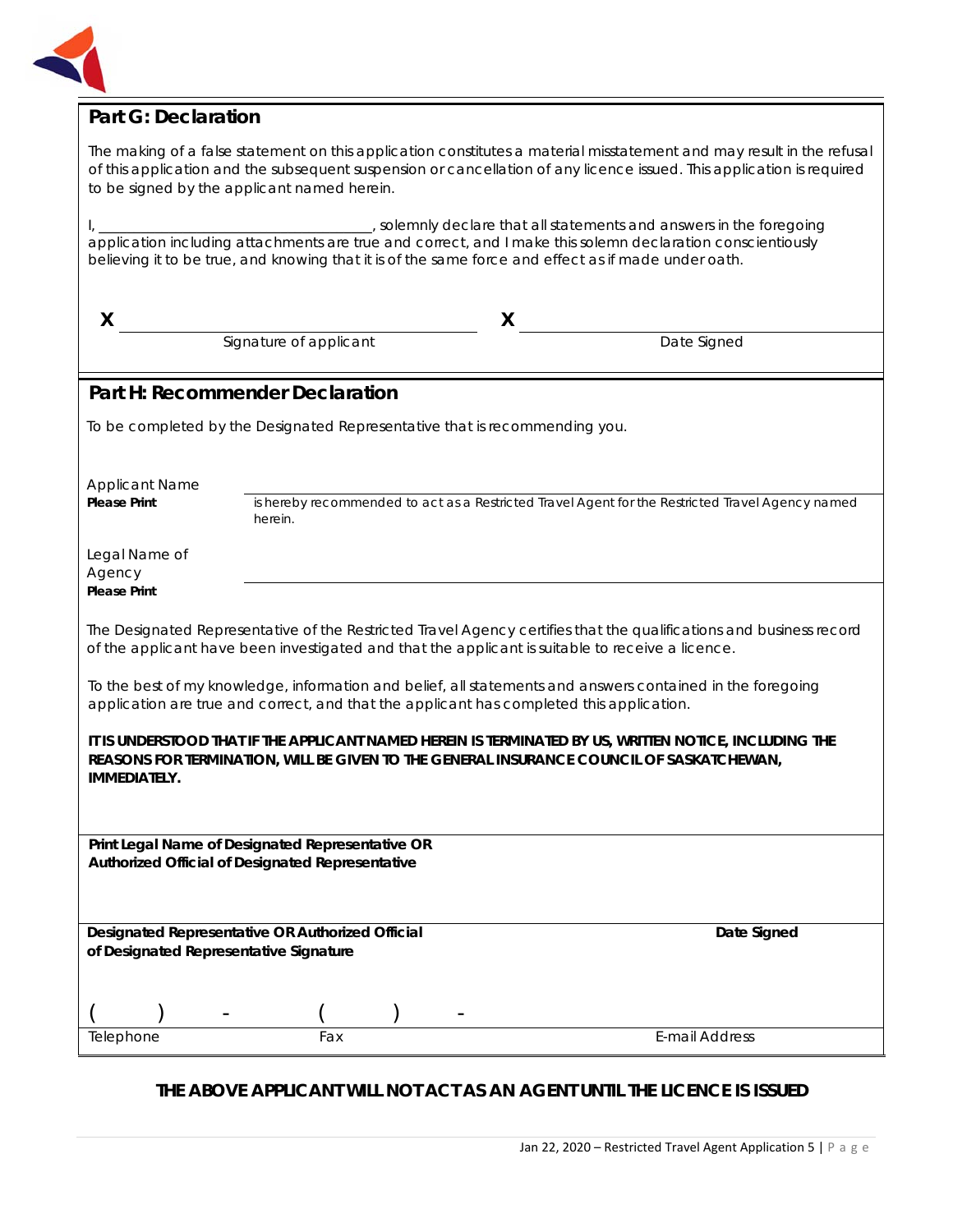



#### **Attachments to the application form**

Part A – copy of your work permit or Immigrant Visa, and details, if applicable Part B, C, D – copies of all necessary documentation Part E – Non-Resident Endorsement, if applicable Provide Security Clearance Report Payment of licence fee

| Payment information (Please choose a payment option below) |              |                                                |                                                                                                                                             |  |
|------------------------------------------------------------|--------------|------------------------------------------------|---------------------------------------------------------------------------------------------------------------------------------------------|--|
|                                                            |              | Cheque or money order enclosed for full amount | Make cheque or money order payable to the:<br>Insurance Councils of Saskatchewan.<br>An NSF charge of \$25 will apply for returned cheques. |  |
|                                                            |              | Charge credit card for the full amount         |                                                                                                                                             |  |
|                                                            |              | <b>VISA</b>                                    | Card Number                                                                                                                                 |  |
|                                                            | $\mathbf{L}$ | MasterCard                                     | Expiry Date (MM/YY)                                                                                                                         |  |
|                                                            |              |                                                | Signature                                                                                                                                   |  |
|                                                            |              |                                                | Print name of applicant                                                                                                                     |  |
|                                                            |              |                                                |                                                                                                                                             |  |

Licensing Department Insurance Councils of Saskatchewan 310, 2631 - 28th Avenue Regina SK S4S 6X3

Tel: 306.347.0862 Fax: 306.347.0525

www.skcouncil.sk.ca